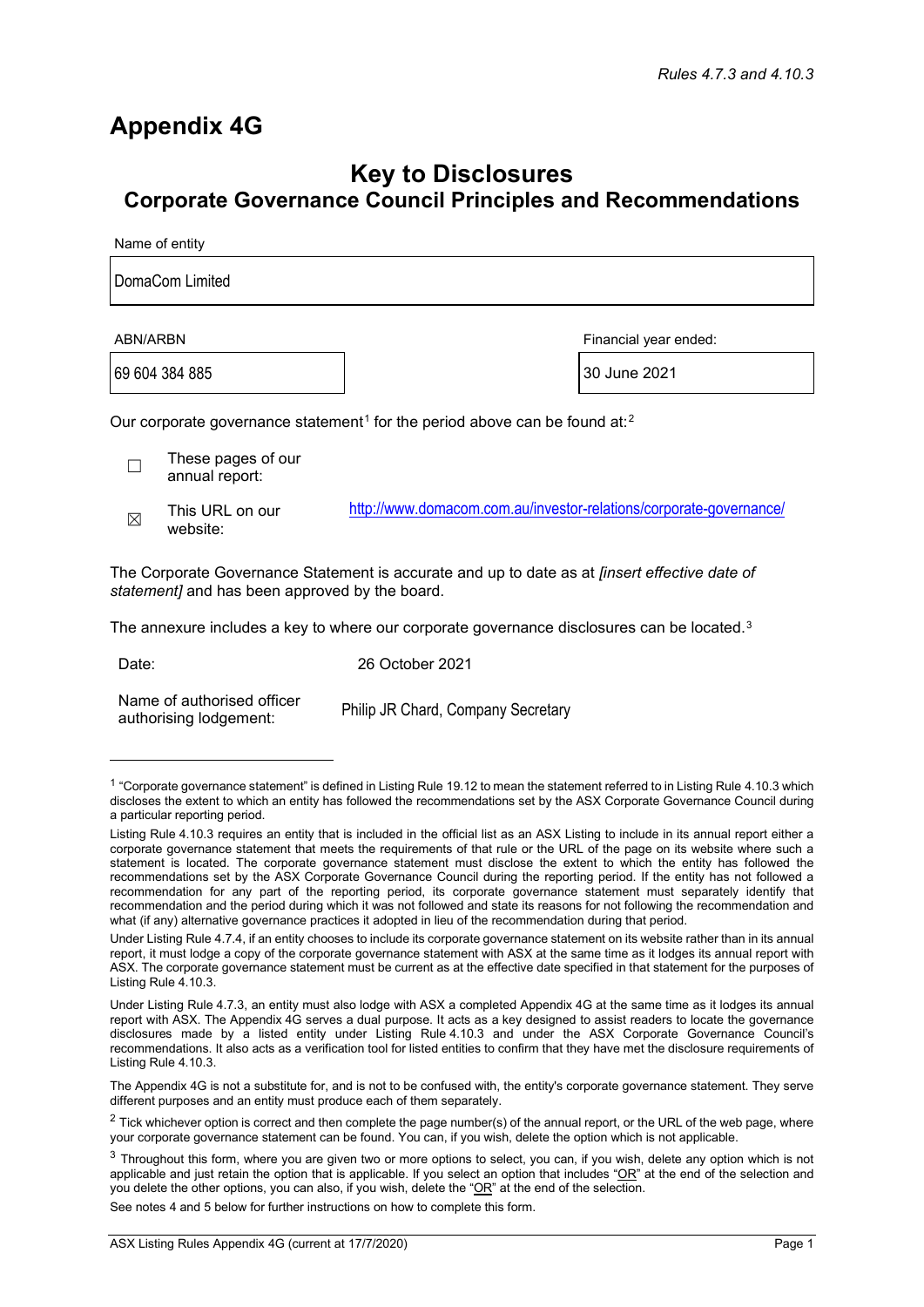## <span id="page-1-1"></span><span id="page-1-0"></span>**ANNEXURE – KEY TO CORPORATE GOVERNANCE DISCLOSURES**

| <b>Corporate Governance Council recommendation</b> |                                                                                                                                                                                                                                                                                                                                                     | Where a box below is ticked, $4$ we have followed the<br>recommendation in full for the whole of the period above. We<br>have disclosed this in our Corporate Governance Statement: | Where a box below is ticked, we have NOT followed the<br>recommendation in full for the whole of the period above. Our<br>reasons for not doing so are: <sup>5</sup> |
|----------------------------------------------------|-----------------------------------------------------------------------------------------------------------------------------------------------------------------------------------------------------------------------------------------------------------------------------------------------------------------------------------------------------|-------------------------------------------------------------------------------------------------------------------------------------------------------------------------------------|----------------------------------------------------------------------------------------------------------------------------------------------------------------------|
|                                                    | <b>PRINCIPLE 1 – LAY SOLID FOUNDATIONS FOR MANAGEMENT AND OVERSIGHT</b>                                                                                                                                                                                                                                                                             |                                                                                                                                                                                     |                                                                                                                                                                      |
| 1.1                                                | A listed entity should have and disclose a board charter setting<br>out:<br>the respective roles and responsibilities of its board and<br>(a)<br>management; and<br>those matters expressly reserved to the board and those<br>(b)<br>delegated to management.                                                                                      | $\boxtimes$<br>and we have disclosed a copy of our board charter at:<br>http://www.domacom.com.au/investor-relations/corporate-<br>governance/                                      | set out in our Corporate Governance Statement OR<br>□<br>we are an externally managed entity and this recommendation<br>is therefore not applicable                  |
| 1.2                                                | A listed entity should:<br>undertake appropriate checks before appointing a director or<br>(a)<br>senior executive or putting someone forward for election as<br>a director: and<br>provide security holders with all material information in its<br>(b)<br>possession relevant to a decision on whether or not to elect<br>or re-elect a director. | ⊠                                                                                                                                                                                   | set out in our Corporate Governance Statement OR<br>⊔<br>we are an externally managed entity and this recommendation<br>L<br>is therefore not applicable             |
| 1.3                                                | A listed entity should have a written agreement with each director<br>and senior executive setting out the terms of their appointment.                                                                                                                                                                                                              | $\boxtimes$                                                                                                                                                                         | set out in our Corporate Governance Statement OR<br>□<br>we are an externally managed entity and this recommendation<br>is therefore not applicable                  |
| 1.4                                                | The company secretary of a listed entity should be accountable<br>directly to the board, through the chair, on all matters to do with<br>the proper functioning of the board.                                                                                                                                                                       | $\boxtimes$                                                                                                                                                                         | set out in our Corporate Governance Statement OR<br>L<br>we are an externally managed entity and this recommendation<br>is therefore not applicable                  |

<sup>&</sup>lt;sup>4</sup> Tick the box in this column only if you have followed the relevant recommendation in full for the whole of the period above. Where the recommendation has a disclosure obligation attached, you must insert the location where that disclosure has been made, where indicated by the line with "*insert location*" underneath. If the disclosure in question has been made in your corporate governance statement, you need only insert "our corporate governance statement". If the disclosure has been made in your annual report, you should insert the page number(s) of your annual report (eg "pages 10-12 of our annual report"). If the disclosure has been made on your website, you should insert the URL of the web page where the disclosure has been made or can be accessed (eg "www.entityname.com.au/corporate governance/charters/").

<sup>&</sup>lt;sup>5</sup> If you have followed all of the Council's recommendations in full for the whole of the period above, you can, if you wish, delete this column from the form and re-format it.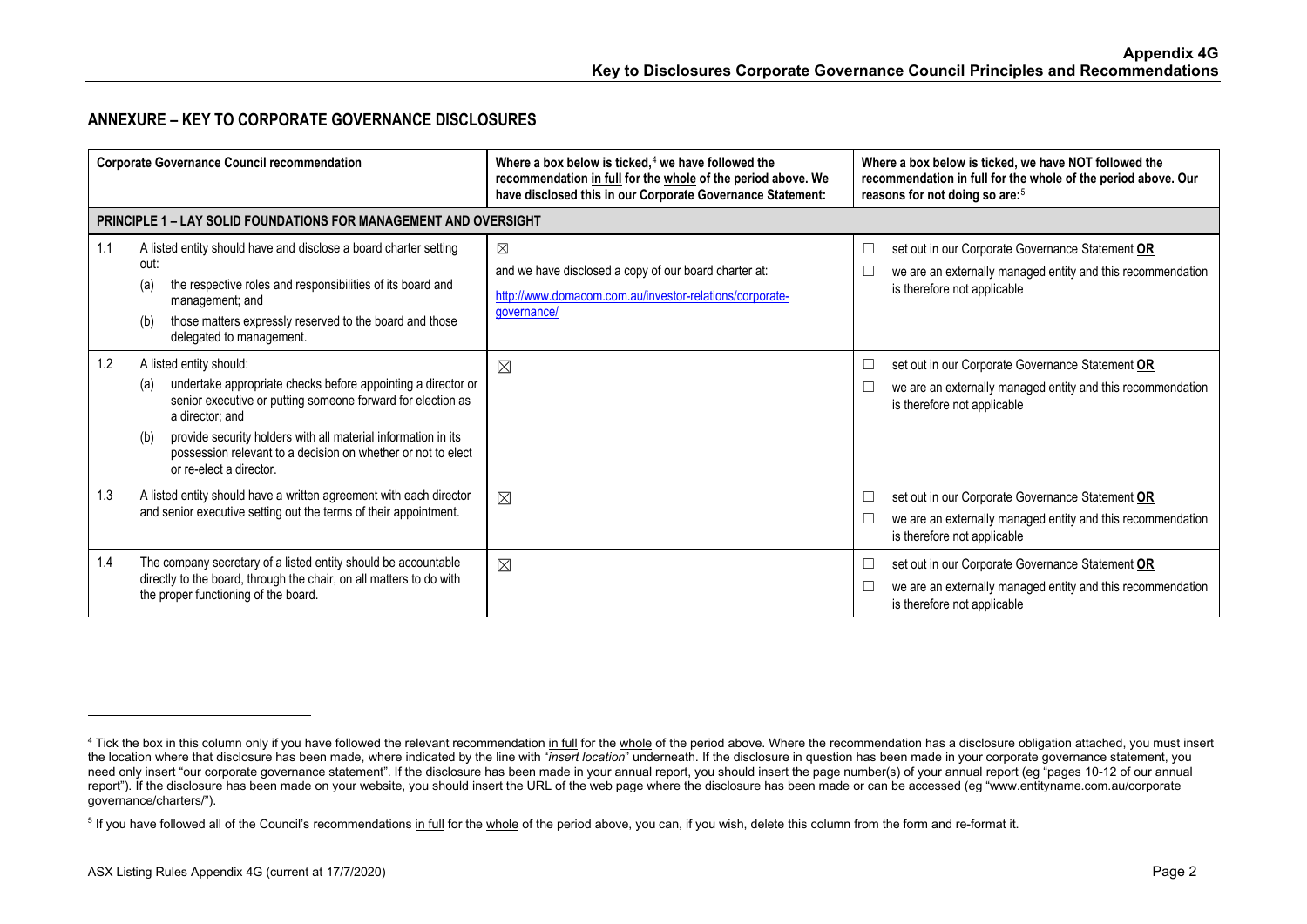| <b>Corporate Governance Council recommendation</b> |                                                                                                                                                                                                                                                                                                                                                                                                                                                                                                                                                                                                                                                                                                                                                                                                                                                                                                                                                                                                                                                                                                                                                                                                                                                                     | Where a box below is ticked, $4$ we have followed the<br>recommendation in full for the whole of the period above. We<br>have disclosed this in our Corporate Governance Statement:                                                                                                                                                                                                                                                                                                                                                                                                         | Where a box below is ticked, we have NOT followed the<br>recommendation in full for the whole of the period above. Our<br>reasons for not doing so are: <sup>5</sup> |
|----------------------------------------------------|---------------------------------------------------------------------------------------------------------------------------------------------------------------------------------------------------------------------------------------------------------------------------------------------------------------------------------------------------------------------------------------------------------------------------------------------------------------------------------------------------------------------------------------------------------------------------------------------------------------------------------------------------------------------------------------------------------------------------------------------------------------------------------------------------------------------------------------------------------------------------------------------------------------------------------------------------------------------------------------------------------------------------------------------------------------------------------------------------------------------------------------------------------------------------------------------------------------------------------------------------------------------|---------------------------------------------------------------------------------------------------------------------------------------------------------------------------------------------------------------------------------------------------------------------------------------------------------------------------------------------------------------------------------------------------------------------------------------------------------------------------------------------------------------------------------------------------------------------------------------------|----------------------------------------------------------------------------------------------------------------------------------------------------------------------|
| 1.5                                                | A listed entity should:<br>have and disclose a diversity policy;<br>(a)<br>through its board or a committee of the board set<br>(b)<br>measurable objectives for achieving gender diversity in the<br>composition of its board, senior executives and workforce<br>generally; and<br>disclose in relation to each reporting period:<br>(c)<br>the measurable objectives set for that period to<br>(1)<br>achieve gender diversity;<br>the entity's progress towards achieving those<br>(2)<br>objectives; and<br>either:<br>(3)<br>the respective proportions of men and women<br>(A)<br>on the board, in senior executive positions and<br>across the whole workforce (including how the<br>entity has defined "senior executive" for these<br>purposes); or<br>if the entity is a "relevant employer" under the<br>(B)<br>Workplace Gender Equality Act, the entity's<br>most recent "Gender Equality Indicators", as<br>defined in and published under that Act.<br>If the entity was in the S&P / ASX 300 Index at the<br>commencement of the reporting period, the measurable objective<br>for achieving gender diversity in the composition of its board<br>should be to have not less than 30% of its directors of each<br>gender within a specified period. | $\boxtimes$<br>and we have disclosed a copy of our diversity policy at:<br>http://www.domacom.com.au/investor-relations/corporate-<br>governance/<br>and we have disclosed the information referred to in paragraph (c)<br>at:<br>http://www.domacom.com.au/investor-relations/corporate-<br>governance/<br>and if we were included in the S&P / ASX 300 Index at the<br>commencement of the reporting period our measurable objective for<br>achieving gender diversity in the composition of its board of not less<br>than 30% of its directors of each gender within a specified period. | set out in our Corporate Governance Statement OR<br>$\Box$<br>we are an externally managed entity and this recommendation<br>is therefore not applicable             |
| 1.6                                                | A listed entity should:<br>have and disclose a process for periodically evaluating the<br>(a)<br>performance of the board, its committees and individual<br>directors; and<br>disclose for each reporting period whether a performance<br>(b)<br>evaluation has been undertaken in accordance with that<br>process during or in respect of that period.                                                                                                                                                                                                                                                                                                                                                                                                                                                                                                                                                                                                                                                                                                                                                                                                                                                                                                             | $\boxtimes$<br>and we have disclosed the evaluation process referred to in<br>paragraph (a) at:<br>http://www.domacom.com.au/investor-relations/corporate-<br>governance/<br>and whether a performance evaluation was undertaken for the<br>reporting period in accordance with that process at:<br>http://www.domacom.com.au/investor-relations/corporate-<br>governance/                                                                                                                                                                                                                  | set out in our Corporate Governance Statement OR<br>$\Box$<br>$\Box$<br>we are an externally managed entity and this recommendation<br>is therefore not applicable   |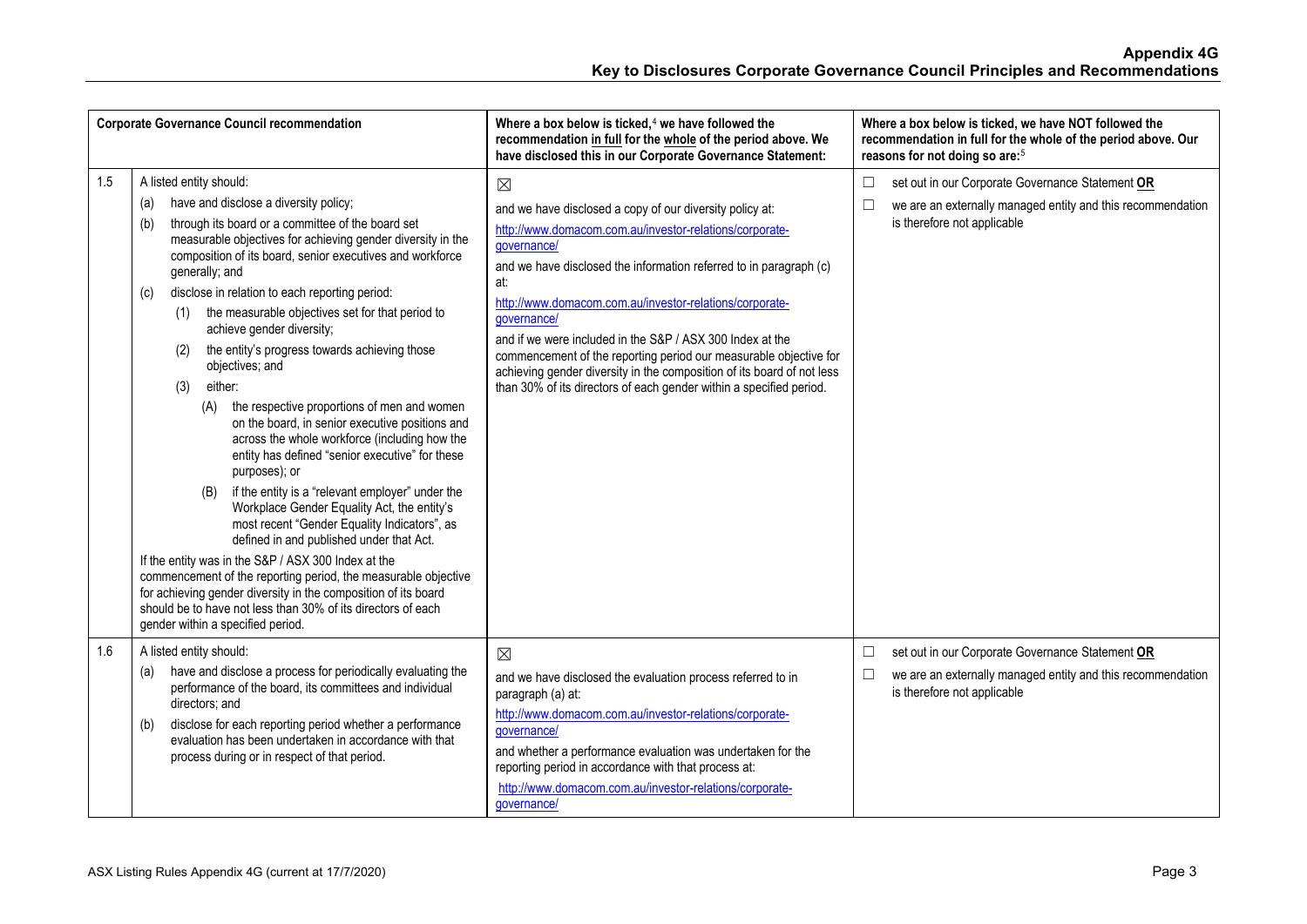| <b>Corporate Governance Council recommendation</b> |                                                                                                                                                                                                                                                                                                                                                    | Where a box below is ticked, $4$ we have followed the<br>recommendation in full for the whole of the period above. We<br>have disclosed this in our Corporate Governance Statement:                                                                                                                                                                           | Where a box below is ticked, we have NOT followed the<br>recommendation in full for the whole of the period above. Our<br>reasons for not doing so are: <sup>5</sup> |
|----------------------------------------------------|----------------------------------------------------------------------------------------------------------------------------------------------------------------------------------------------------------------------------------------------------------------------------------------------------------------------------------------------------|---------------------------------------------------------------------------------------------------------------------------------------------------------------------------------------------------------------------------------------------------------------------------------------------------------------------------------------------------------------|----------------------------------------------------------------------------------------------------------------------------------------------------------------------|
| 1.7                                                | A listed entity should:<br>have and disclose a process for evaluating the performance<br>(a)<br>of its senior executives at least once every reporting period;<br>and<br>disclose for each reporting period whether a performance<br>(b)<br>evaluation has been undertaken in accordance with that<br>process during or in respect of that period. | ⊠<br>and we have disclosed the evaluation process referred to in<br>paragraph (a) at:<br>http://www.domacom.com.au/investor-relations/corporate-<br>governance/ and whether a performance evaluation was undertaken<br>for the reporting period in accordance with that process at:<br>http://www.domacom.com.au/investor-relations/corporate-<br>governance/ | set out in our Corporate Governance Statement OR<br>we are an externally managed entity and this recommendation<br>is therefore not applicable                       |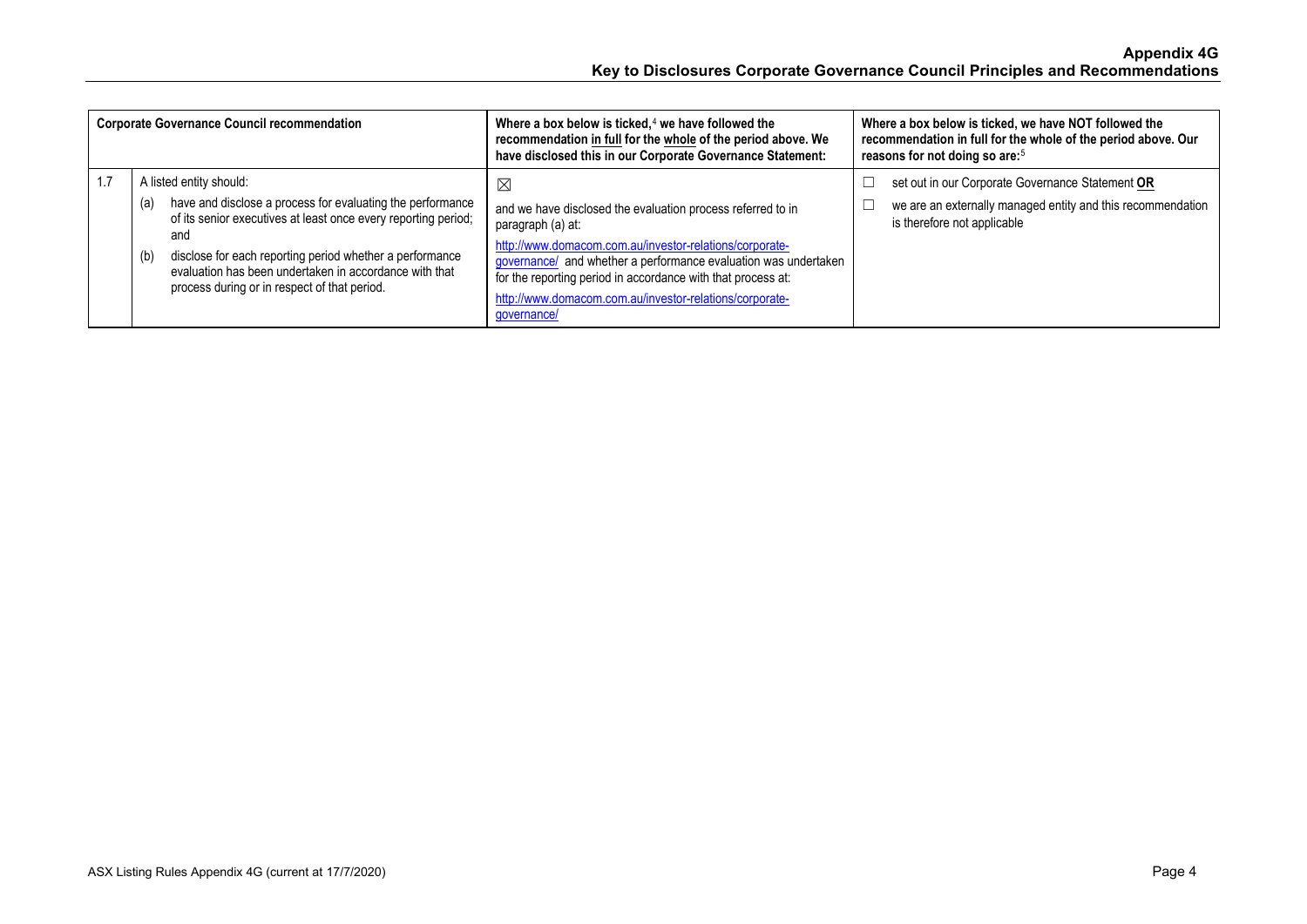| <b>Corporate Governance Council recommendation</b> |                                                                                                                                                                                                                                                                                                                                                                                                                                                                                                                                                                                                                                                                                                                                                                                                                                                                                    | Where a box below is ticked. $4$ we have followed the<br>recommendation in full for the whole of the period above. We<br>have disclosed this in our Corporate Governance Statement:                                                                                                                                                                                                                                                                                                                                                                                                                                                                                                                                                                             | Where a box below is ticked, we have NOT followed the<br>recommendation in full for the whole of the period above. Our<br>reasons for not doing so are: <sup>5</sup>                                                    |
|----------------------------------------------------|------------------------------------------------------------------------------------------------------------------------------------------------------------------------------------------------------------------------------------------------------------------------------------------------------------------------------------------------------------------------------------------------------------------------------------------------------------------------------------------------------------------------------------------------------------------------------------------------------------------------------------------------------------------------------------------------------------------------------------------------------------------------------------------------------------------------------------------------------------------------------------|-----------------------------------------------------------------------------------------------------------------------------------------------------------------------------------------------------------------------------------------------------------------------------------------------------------------------------------------------------------------------------------------------------------------------------------------------------------------------------------------------------------------------------------------------------------------------------------------------------------------------------------------------------------------------------------------------------------------------------------------------------------------|-------------------------------------------------------------------------------------------------------------------------------------------------------------------------------------------------------------------------|
|                                                    | <b>PRINCIPLE 2 - STRUCTURE THE BOARD TO BE EFFECTIVE AND ADD VALUE</b>                                                                                                                                                                                                                                                                                                                                                                                                                                                                                                                                                                                                                                                                                                                                                                                                             |                                                                                                                                                                                                                                                                                                                                                                                                                                                                                                                                                                                                                                                                                                                                                                 |                                                                                                                                                                                                                         |
| 2.1                                                | The board of a listed entity should:<br>have a nomination committee which:<br>(a)<br>has at least three members, a majority of whom are<br>(1)<br>independent directors; and<br>is chaired by an independent director,<br>(2)<br>and disclose:<br>the charter of the committee:<br>(3)<br>the members of the committee; and<br>(4)<br>as at the end of each reporting period, the number<br>(5)<br>of times the committee met throughout the period<br>and the individual attendances of the members at<br>those meetings; or<br>if it does not have a nomination committee, disclose that<br>(b)<br>fact and the processes it employs to address board<br>succession issues and to ensure that the board has the<br>appropriate balance of skills, knowledge, experience,<br>independence and diversity to enable it to discharge its<br>duties and responsibilities effectively. | ⊠<br>[If the entity complies with paragraph $(a)$ :]<br>and we have disclosed a copy of the charter of the committee at:<br>https://domacom.com.au/investor-relations/corporate-governance/<br>and the information referred to in paragraphs (4) and (5) at:<br>https://domacom.com.au/investor-relations/corporate-governance/<br>[If the entity complies with paragraph (b):]<br>and we have disclosed the fact that we do not have a nomination<br>committee and the processes we employ to address board<br>succession issues and to ensure that the board has the appropriate<br>balance of skills, knowledge, experience, independence and<br>diversity to enable it to discharge its duties and responsibilities<br>effectively at:<br>[insert location] | set out in our Corporate Governance Statement OR<br>⊠<br>□<br>we are an externally managed entity and this recommendation<br>is therefore not applicable<br>The Board fulfils the function of the nomination committee. |
| 2.2                                                | A listed entity should have and disclose a board skills matrix<br>setting out the mix of skills that the board currently has or is<br>looking to achieve in its membership.                                                                                                                                                                                                                                                                                                                                                                                                                                                                                                                                                                                                                                                                                                        | $\boxtimes$<br>and we have disclosed our board skills matrix at:<br>Corporate Governance Statement<br>http://www.domacom.com.au/investor-relations/corporate-<br>governance/                                                                                                                                                                                                                                                                                                                                                                                                                                                                                                                                                                                    | set out in our Corporate Governance Statement OR<br>$\Box$<br>we are an externally managed entity and this recommendation<br>$\Box$<br>is therefore not applicable                                                      |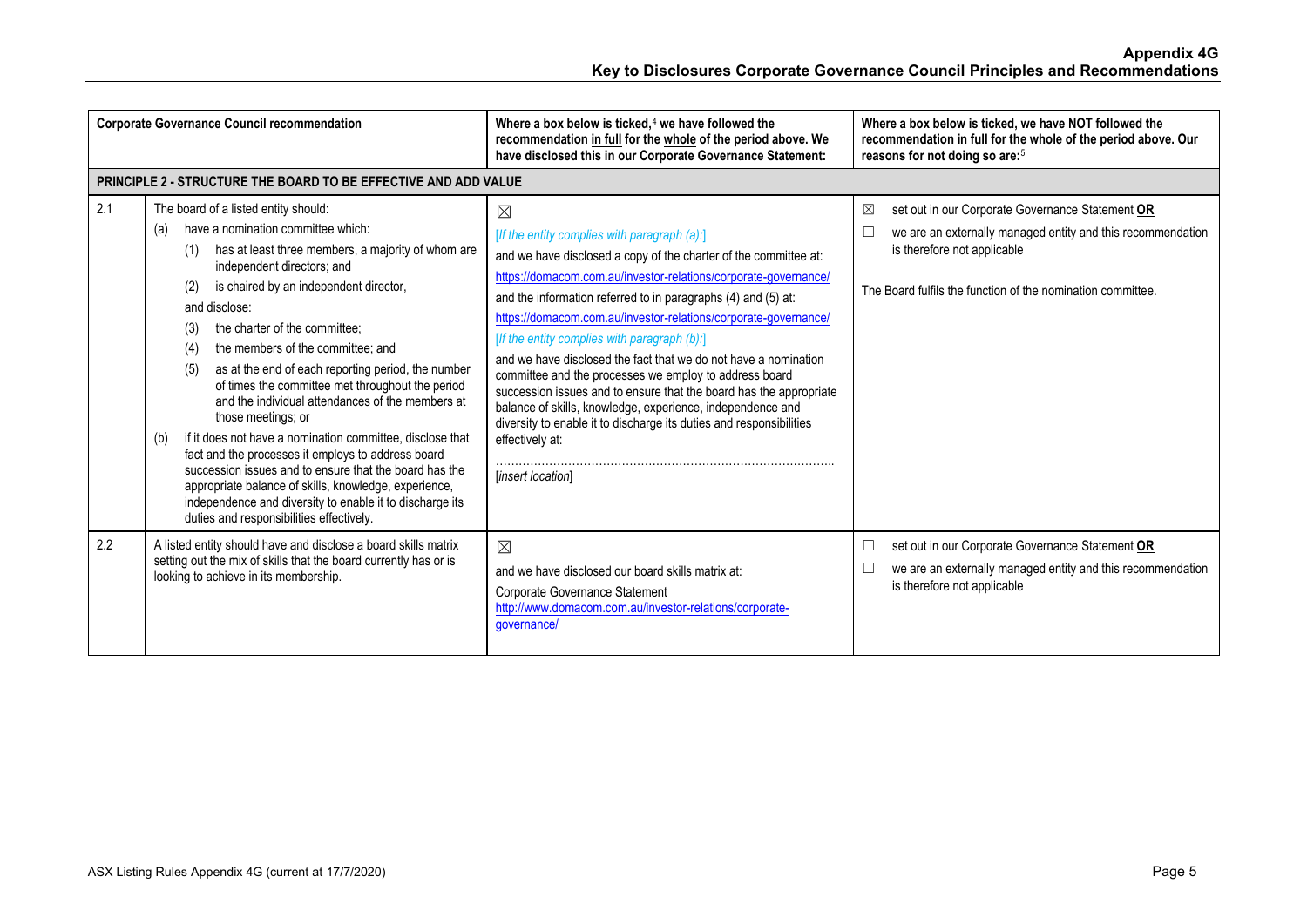| <b>Corporate Governance Council recommendation</b> |                                                                                                                                                                                                                                                                                                                                                                                                                                                                                                                                           | Where a box below is ticked, <sup>4</sup> we have followed the<br>recommendation in full for the whole of the period above. We<br>have disclosed this in our Corporate Governance Statement:                                                                                                                                                                                                                                                                                             | Where a box below is ticked, we have NOT followed the<br>recommendation in full for the whole of the period above. Our<br>reasons for not doing so are: <sup>5</sup> |
|----------------------------------------------------|-------------------------------------------------------------------------------------------------------------------------------------------------------------------------------------------------------------------------------------------------------------------------------------------------------------------------------------------------------------------------------------------------------------------------------------------------------------------------------------------------------------------------------------------|------------------------------------------------------------------------------------------------------------------------------------------------------------------------------------------------------------------------------------------------------------------------------------------------------------------------------------------------------------------------------------------------------------------------------------------------------------------------------------------|----------------------------------------------------------------------------------------------------------------------------------------------------------------------|
| 2.3                                                | A listed entity should disclose:<br>the names of the directors considered by the board to be<br>(a)<br>independent directors;<br>if a director has an interest, position, affiliation or<br>(b)<br>relationship of the type described in Box 2.3 but the board<br>is of the opinion that it does not compromise the<br>independence of the director, the nature of the interest,<br>position or relationship in question and an explanation of<br>why the board is of that opinion; and<br>the length of service of each director.<br>(c) | $\boxtimes$<br>and we have disclosed the names of the directors considered by the<br>board to be independent directors at:<br>http://www.domacom.com.au/investor-relations/corporate-<br>qovernance/<br>and, where applicable, the information referred to in paragraph (b)<br>at:<br>http://www.domacom.com.au/investor-relations/corporate-<br>governance/<br>and the length of service of each director at:<br>http://www.domacom.com.au/investor-relations/corporate-<br>governance/ | $\Box$<br>set out in our Corporate Governance Statement                                                                                                              |
| 2.4                                                | A majority of the board of a listed entity should be independent<br>directors.                                                                                                                                                                                                                                                                                                                                                                                                                                                            | $\Box$                                                                                                                                                                                                                                                                                                                                                                                                                                                                                   | set out in our Corporate Governance Statement OR<br>⊠<br>we are an externally managed entity and this recommendation<br>is therefore not applicable                  |
| 2.5                                                | The chair of the board of a listed entity should be an<br>independent director and, in particular, should not be the same<br>person as the CEO of the entity.                                                                                                                                                                                                                                                                                                                                                                             | $\boxtimes$                                                                                                                                                                                                                                                                                                                                                                                                                                                                              | set out in our Corporate Governance Statement OR<br>□<br>we are an externally managed entity and this recommendation<br>$\Box$<br>is therefore not applicable        |
| 2.6                                                | A listed entity should have a program for inducting new<br>directors and for periodically reviewing whether there is a need<br>for existing directors to undertake professional development to<br>maintain the skills and knowledge needed to perform their role<br>as directors effectively.                                                                                                                                                                                                                                             | $\boxtimes$                                                                                                                                                                                                                                                                                                                                                                                                                                                                              | set out in our Corporate Governance Statement OR<br>□<br>we are an externally managed entity and this recommendation<br>$\Box$<br>is therefore not applicable        |
|                                                    | PRINCIPLE 3 - INSTIL A CULTURE OF ACTING LAWFULLY, ETHICALLY AND RESPONSIBLY                                                                                                                                                                                                                                                                                                                                                                                                                                                              |                                                                                                                                                                                                                                                                                                                                                                                                                                                                                          |                                                                                                                                                                      |
| 3.1                                                | A listed entity should articulate and disclose its values.                                                                                                                                                                                                                                                                                                                                                                                                                                                                                | $\boxtimes$<br>and we have disclosed our values at:<br>https://domacom.com.au/investor-relations/corporate-governance/                                                                                                                                                                                                                                                                                                                                                                   | set out in our Corporate Governance Statement<br>$\Box$                                                                                                              |
| 3.2                                                | A listed entity should:<br>have and disclose a code of conduct for its directors,<br>(a)<br>senior executives and employees; and<br>ensure that the board or a committee of the board is<br>(b)<br>informed of any material breaches of that code.                                                                                                                                                                                                                                                                                        | $\boxtimes$<br>and we have disclosed our code of conduct at:<br>https://domacom.com.au/investor-relations/corporate-governance/                                                                                                                                                                                                                                                                                                                                                          | set out in our Corporate Governance Statement<br>□                                                                                                                   |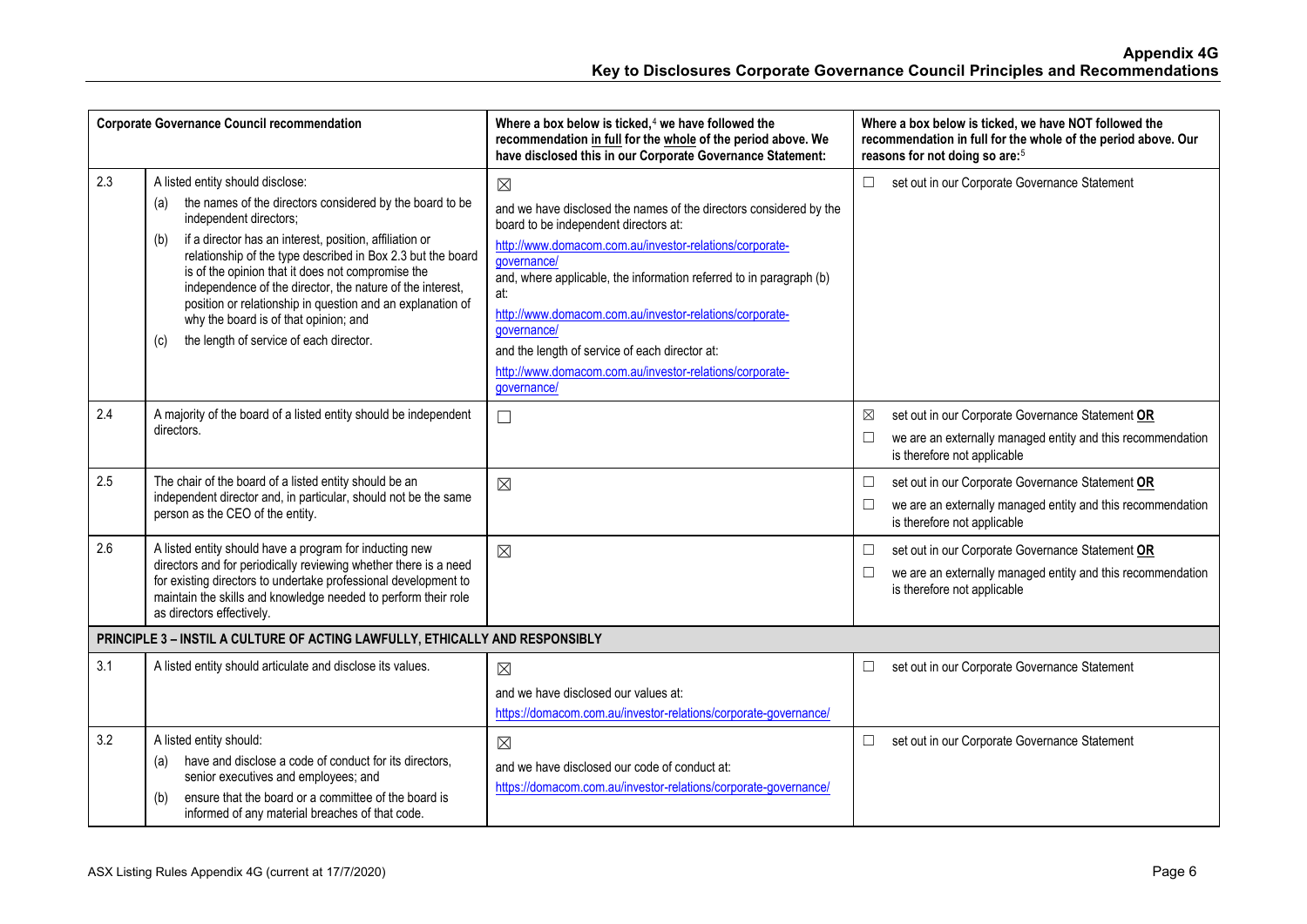| <b>Corporate Governance Council recommendation</b> |                                                                                                                                                                                                                     | Where a box below is ticked, $4$ we have followed the<br>recommendation in full for the whole of the period above. We<br>have disclosed this in our Corporate Governance Statement: | Where a box below is ticked, we have NOT followed the<br>recommendation in full for the whole of the period above. Our<br>reasons for not doing so are: <sup>5</sup> |
|----------------------------------------------------|---------------------------------------------------------------------------------------------------------------------------------------------------------------------------------------------------------------------|-------------------------------------------------------------------------------------------------------------------------------------------------------------------------------------|----------------------------------------------------------------------------------------------------------------------------------------------------------------------|
| 3.3                                                | A listed entity should:<br>have and disclose a whistleblower policy; and<br>(a)<br>ensure that the board or a committee of the board is<br>(b)<br>informed of any material incidents reported under that<br>policy. | $\boxtimes$<br>and we have disclosed our whistleblower policy at:<br>https://domacom.com.au/investor-relations/corporate-governance/                                                | set out in our Corporate Governance Statement                                                                                                                        |
| 3.4                                                | A listed entity should:<br>have and disclose an anti-bribery and corruption policy;<br>(a)<br>and<br>ensure that the board or committee of the board is<br>(b)<br>informed of any material breaches of that policy. | ⊠<br>and we have disclosed our anti-bribery and corruption policy at:<br>https://domacom.com.au/investor-relations/corporate-governance/                                            | set out in our Corporate Governance Statement                                                                                                                        |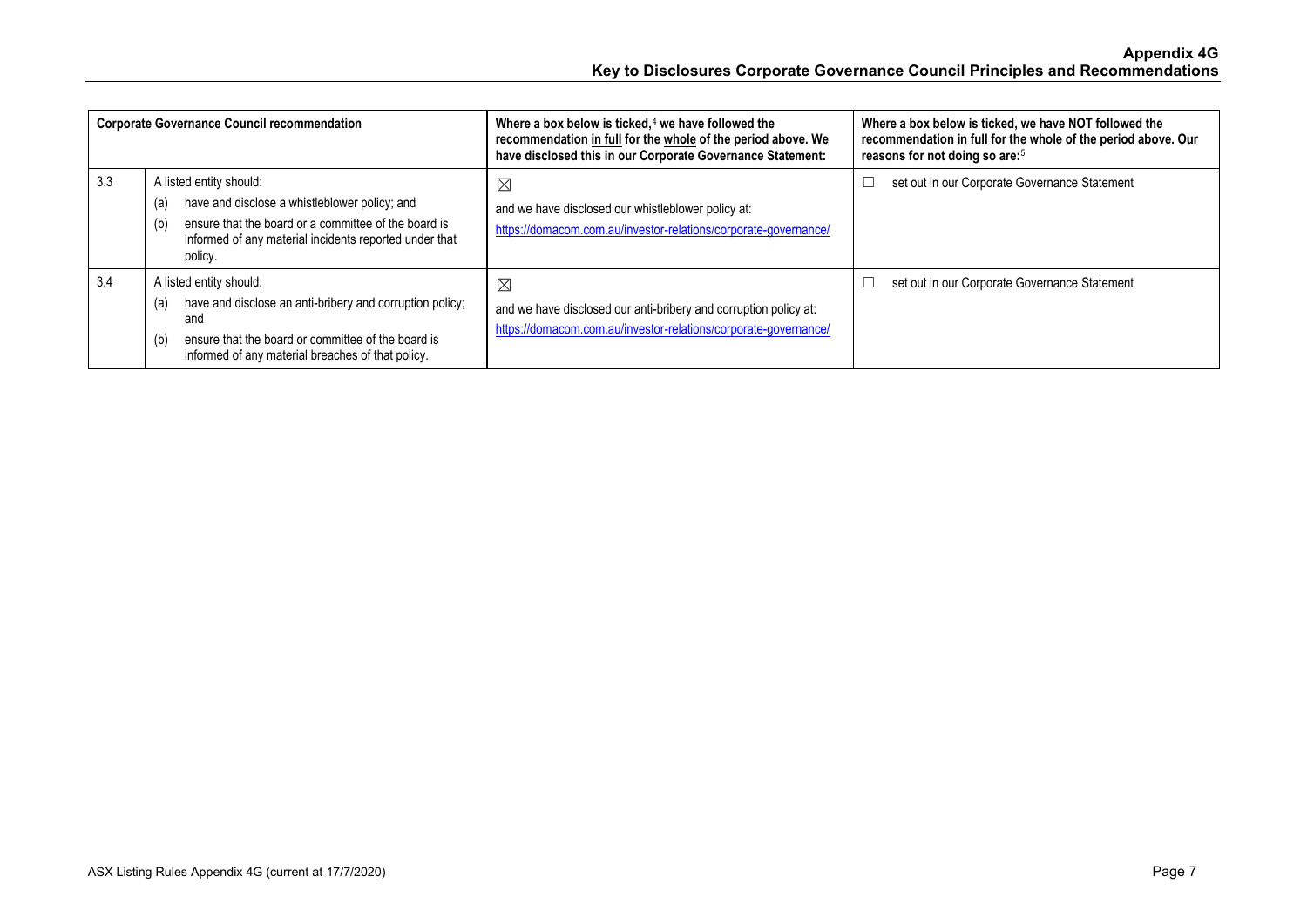| <b>Corporate Governance Council recommendation</b> |                                                                                                                                                                                                                                                                                                                                                                                                                                                                                                                                                                                                                                                                                                                                                                                                                                                                                                                                                                                                     | Where a box below is ticked, <sup>4</sup> we have followed the<br>recommendation in full for the whole of the period above. We<br>have disclosed this in our Corporate Governance Statement:                                                                                                                                                                                                                                                                                                                                                                                                                                                                                                                                                                     | Where a box below is ticked, we have NOT followed the<br>recommendation in full for the whole of the period above. Our<br>reasons for not doing so are: <sup>5</sup> |
|----------------------------------------------------|-----------------------------------------------------------------------------------------------------------------------------------------------------------------------------------------------------------------------------------------------------------------------------------------------------------------------------------------------------------------------------------------------------------------------------------------------------------------------------------------------------------------------------------------------------------------------------------------------------------------------------------------------------------------------------------------------------------------------------------------------------------------------------------------------------------------------------------------------------------------------------------------------------------------------------------------------------------------------------------------------------|------------------------------------------------------------------------------------------------------------------------------------------------------------------------------------------------------------------------------------------------------------------------------------------------------------------------------------------------------------------------------------------------------------------------------------------------------------------------------------------------------------------------------------------------------------------------------------------------------------------------------------------------------------------------------------------------------------------------------------------------------------------|----------------------------------------------------------------------------------------------------------------------------------------------------------------------|
|                                                    | <b>PRINCIPLE 4 - SAFEGUARD THE INTEGRITY OF CORPORATE REPORTS</b>                                                                                                                                                                                                                                                                                                                                                                                                                                                                                                                                                                                                                                                                                                                                                                                                                                                                                                                                   |                                                                                                                                                                                                                                                                                                                                                                                                                                                                                                                                                                                                                                                                                                                                                                  |                                                                                                                                                                      |
| 4.1                                                | The board of a listed entity should:<br>have an audit committee which:<br>(a)<br>has at least three members, all of whom are non-<br>(1)<br>executive directors and a majority of whom are<br>independent directors; and<br>is chaired by an independent director, who is not<br>(2)<br>the chair of the board.<br>and disclose:<br>the charter of the committee;<br>(3)<br>the relevant qualifications and experience of the<br>(4)<br>members of the committee; and<br>in relation to each reporting period, the number of<br>(5)<br>times the committee met throughout the period and<br>the individual attendances of the members at those<br>meetings; or<br>if it does not have an audit committee, disclose that fact<br>(b)<br>and the processes it employs that independently verify<br>and safeguard the integrity of its corporate reporting,<br>including the processes for the appointment and removal<br>of the external auditor and the rotation of the audit<br>engagement partner. | $\boxtimes$<br>[If the entity complies with paragraph (a):]<br>and we have disclosed a copy of the charter of the committee at:<br>http://www.domacom.com.au/investor-relations/corporate-<br>qovernance/<br>and the information referred to in paragraphs (4) and (5) at:<br>http://www.domacom.com.au/investor-relations/corporate<br>qovernance/<br>[If the entity complies with paragraph (b):]<br>and we have disclosed the fact that we do not have an audit<br>committee and the processes we employ that independently verify<br>and safeguard the integrity of our corporate reporting, including the<br>processes for the appointment and removal of the external auditor<br>and the rotation of the audit engagement partner at:<br>[insert location] | set out in our Corporate Governance Statement<br>$\Box$                                                                                                              |
| 4.2                                                | The board of a listed entity should, before it approves the<br>entity's financial statements for a financial period, receive from<br>its CEO and CFO a declaration that, in their opinion, the<br>financial records of the entity have been properly maintained<br>and that the financial statements comply with the appropriate<br>accounting standards and give a true and fair view of the<br>financial position and performance of the entity and that the<br>opinion has been formed on the basis of a sound system of risk<br>management and internal control which is operating effectively.                                                                                                                                                                                                                                                                                                                                                                                                 | $\boxtimes$                                                                                                                                                                                                                                                                                                                                                                                                                                                                                                                                                                                                                                                                                                                                                      | set out in our Corporate Governance Statement<br>□                                                                                                                   |
| 4.3                                                | A listed entity should disclose its process to verify the integrity<br>of any periodic corporate report it releases to the market that is<br>not audited or reviewed by an external auditor.                                                                                                                                                                                                                                                                                                                                                                                                                                                                                                                                                                                                                                                                                                                                                                                                        | $\boxtimes$                                                                                                                                                                                                                                                                                                                                                                                                                                                                                                                                                                                                                                                                                                                                                      | set out in our Corporate Governance Statement<br>$\Box$                                                                                                              |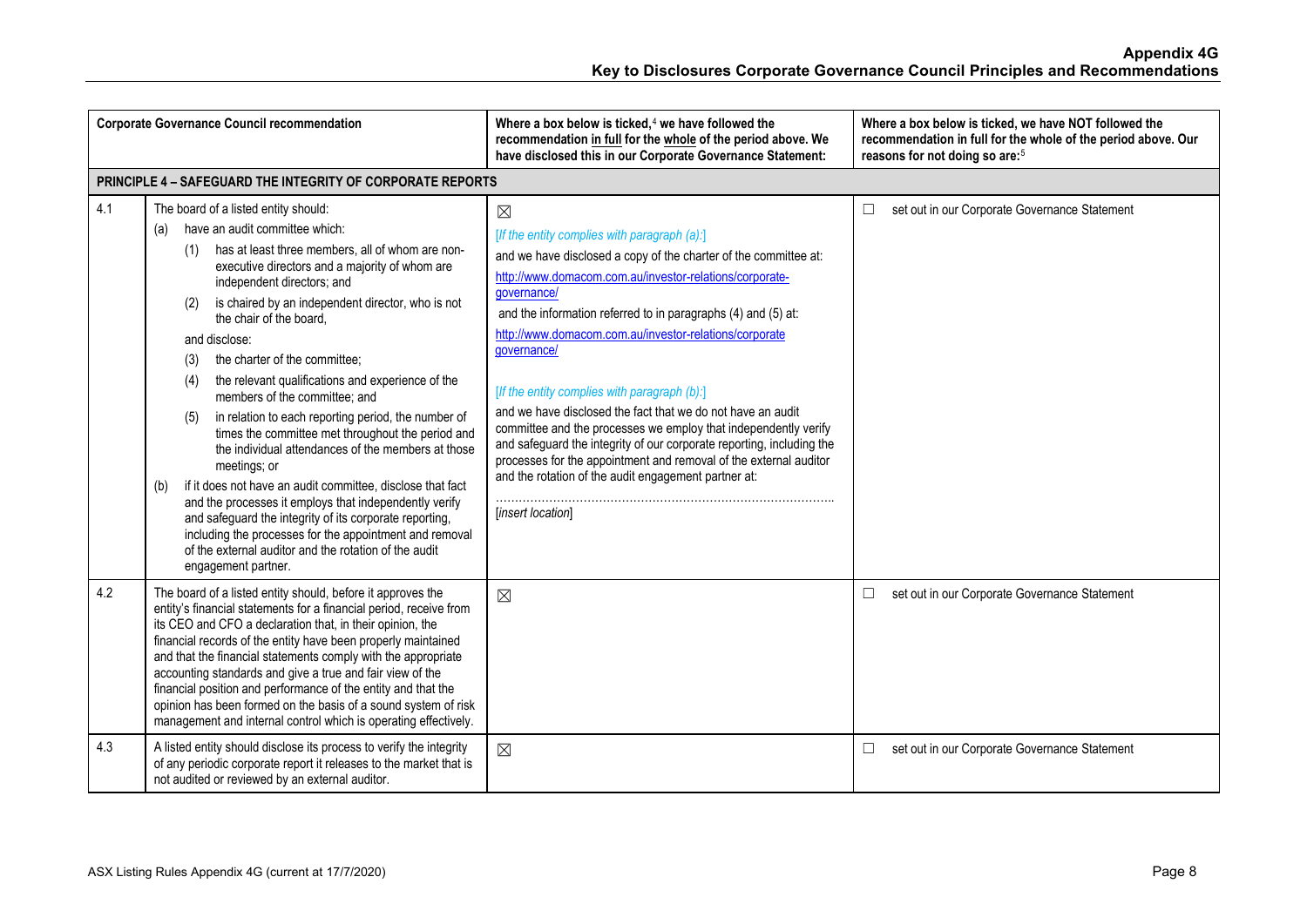| <b>Corporate Governance Council recommendation</b> |                                                                                                                                                                                                                    | Where a box below is ticked, <sup>4</sup> we have followed the<br>recommendation in full for the whole of the period above. We<br>have disclosed this in our Corporate Governance Statement: | Where a box below is ticked, we have NOT followed the<br>recommendation in full for the whole of the period above. Our<br>reasons for not doing so are: <sup>5</sup> |
|----------------------------------------------------|--------------------------------------------------------------------------------------------------------------------------------------------------------------------------------------------------------------------|----------------------------------------------------------------------------------------------------------------------------------------------------------------------------------------------|----------------------------------------------------------------------------------------------------------------------------------------------------------------------|
|                                                    | PRINCIPLE 5 - MAKE TIMELY AND BALANCED DISCLOSURE                                                                                                                                                                  |                                                                                                                                                                                              |                                                                                                                                                                      |
| 5.1                                                | A listed entity should have and disclose a written policy for<br>complying with its continuous disclosure obligations under<br>listing rule 3.1.                                                                   | $\boxtimes$<br>and we have disclosed our continuous disclosure compliance policy<br>at:<br>https://domacom.com.au/investor-relations/corporate-governance/                                   | set out in our Corporate Governance Statement<br>□                                                                                                                   |
| 5.2                                                | A listed entity should ensure that its board receives copies of all<br>material market announcements promptly after they have been<br>made.                                                                        | $\boxtimes$                                                                                                                                                                                  | set out in our Corporate Governance Statement<br>□                                                                                                                   |
| 5.3                                                | A listed entity that gives a new and substantive investor or<br>analyst presentation should release a copy of the presentation<br>materials on the ASX Market Announcements Platform ahead<br>of the presentation. | $\boxtimes$                                                                                                                                                                                  | set out in our Corporate Governance Statement<br>$\Box$                                                                                                              |
|                                                    | PRINCIPLE 6 - RESPECT THE RIGHTS OF SECURITY HOLDERS                                                                                                                                                               |                                                                                                                                                                                              |                                                                                                                                                                      |
| 6.1                                                | A listed entity should provide information about itself and its<br>governance to investors via its website.                                                                                                        | $\boxtimes$<br>and we have disclosed information about us and our governance on<br>our website at:<br>https://domacom.com.au/investor-relations/corporate-governance/                        | set out in our Corporate Governance Statement<br>□                                                                                                                   |
| 6.2                                                | A listed entity should have an investor relations program that<br>facilitates effective two-way communication with investors.                                                                                      | $\boxtimes$                                                                                                                                                                                  | set out in our Corporate Governance Statement<br>$\Box$                                                                                                              |
| 6.3                                                | A listed entity should disclose how it facilitates and encourages<br>participation at meetings of security holders.                                                                                                | $\Box$<br>and we have disclosed how we facilitate and encourage participation<br>at meetings of security holders at:<br>[insert location]                                                    | set out in our Corporate Governance Statement<br>⊠                                                                                                                   |
| 6.4                                                | A listed entity should ensure that all substantive resolutions at a<br>meeting of security holders are decided by a poll rather than by<br>a show of hands.                                                        | $\boxtimes$                                                                                                                                                                                  | set out in our Corporate Governance Statement<br>□                                                                                                                   |
| 6.5                                                | A listed entity should give security holders the option to receive<br>communications from, and send communications to, the entity<br>and its security registry electronically.                                     | $\boxtimes$                                                                                                                                                                                  | set out in our Corporate Governance Statement<br>□                                                                                                                   |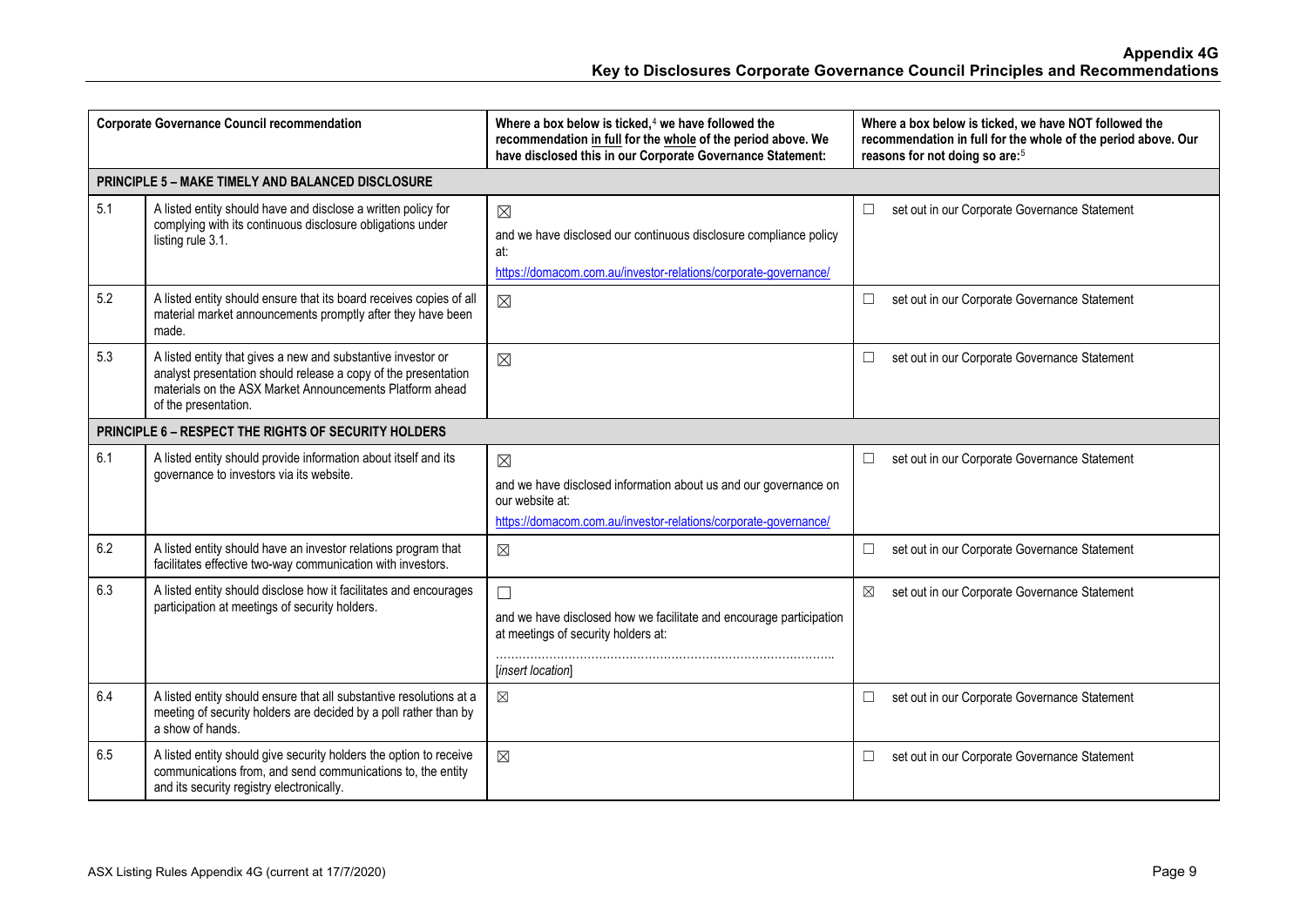| <b>Corporate Governance Council recommendation</b> |                                                                                                                                                                                                                                                                                                                                                                                                                                                                                                                                                                                                                                                                                                                                                                   | Where a box below is ticked, $4$ we have followed the<br>recommendation in full for the whole of the period above. We<br>have disclosed this in our Corporate Governance Statement:                                                                                                                                                                                                                                                                                                       | Where a box below is ticked, we have NOT followed the<br>recommendation in full for the whole of the period above. Our<br>reasons for not doing so are: <sup>5</sup> |
|----------------------------------------------------|-------------------------------------------------------------------------------------------------------------------------------------------------------------------------------------------------------------------------------------------------------------------------------------------------------------------------------------------------------------------------------------------------------------------------------------------------------------------------------------------------------------------------------------------------------------------------------------------------------------------------------------------------------------------------------------------------------------------------------------------------------------------|-------------------------------------------------------------------------------------------------------------------------------------------------------------------------------------------------------------------------------------------------------------------------------------------------------------------------------------------------------------------------------------------------------------------------------------------------------------------------------------------|----------------------------------------------------------------------------------------------------------------------------------------------------------------------|
|                                                    | <b>PRINCIPLE 7 - RECOGNISE AND MANAGE RISK</b>                                                                                                                                                                                                                                                                                                                                                                                                                                                                                                                                                                                                                                                                                                                    |                                                                                                                                                                                                                                                                                                                                                                                                                                                                                           |                                                                                                                                                                      |
| 7.1                                                | The board of a listed entity should:<br>have a committee or committees to oversee risk, each of<br>(a)<br>which:<br>has at least three members, a majority of whom are<br>(1)<br>independent directors; and<br>is chaired by an independent director,<br>(2)<br>and disclose:<br>the charter of the committee;<br>(3)<br>the members of the committee; and<br>(4)<br>as at the end of each reporting period, the number<br>(5)<br>of times the committee met throughout the period<br>and the individual attendances of the members at<br>those meetings; or<br>if it does not have a risk committee or committees that<br>(b)<br>satisfy (a) above, disclose that fact and the processes it<br>employs for overseeing the entity's risk management<br>framework. | [If the entity complies with paragraph (a):]<br>and we have disclosed a copy of the charter of the committee at:<br>[insert location]<br>and the information referred to in paragraphs (4) and (5) at:<br>[insert location]<br>[If the entity complies with paragraph (b):]<br>and we have disclosed the fact that we do not have a risk committee<br>or committees that satisfy (a) and the processes we employ for<br>overseeing our risk management framework at:<br>[insert location] | set out in our Corporate Governance Statement<br>⊠                                                                                                                   |
| 7.2                                                | The board or a committee of the board should:<br>review the entity's risk management framework at least<br>(a)<br>annually to satisfy itself that it continues to be sound and<br>that the entity is operating with due regard to the risk<br>appetite set by the board; and<br>disclose, in relation to each reporting period, whether<br>(b)<br>such a review has taken place.                                                                                                                                                                                                                                                                                                                                                                                  | $\boxtimes$<br>and we have disclosed whether a review of the entity's risk<br>management framework was undertaken during the reporting period<br>at:<br>DomaCom Corporate Governance Statement<br>https://domacom.com.au/investor-relations/corporate-governance/                                                                                                                                                                                                                         | set out in our Corporate Governance Statement                                                                                                                        |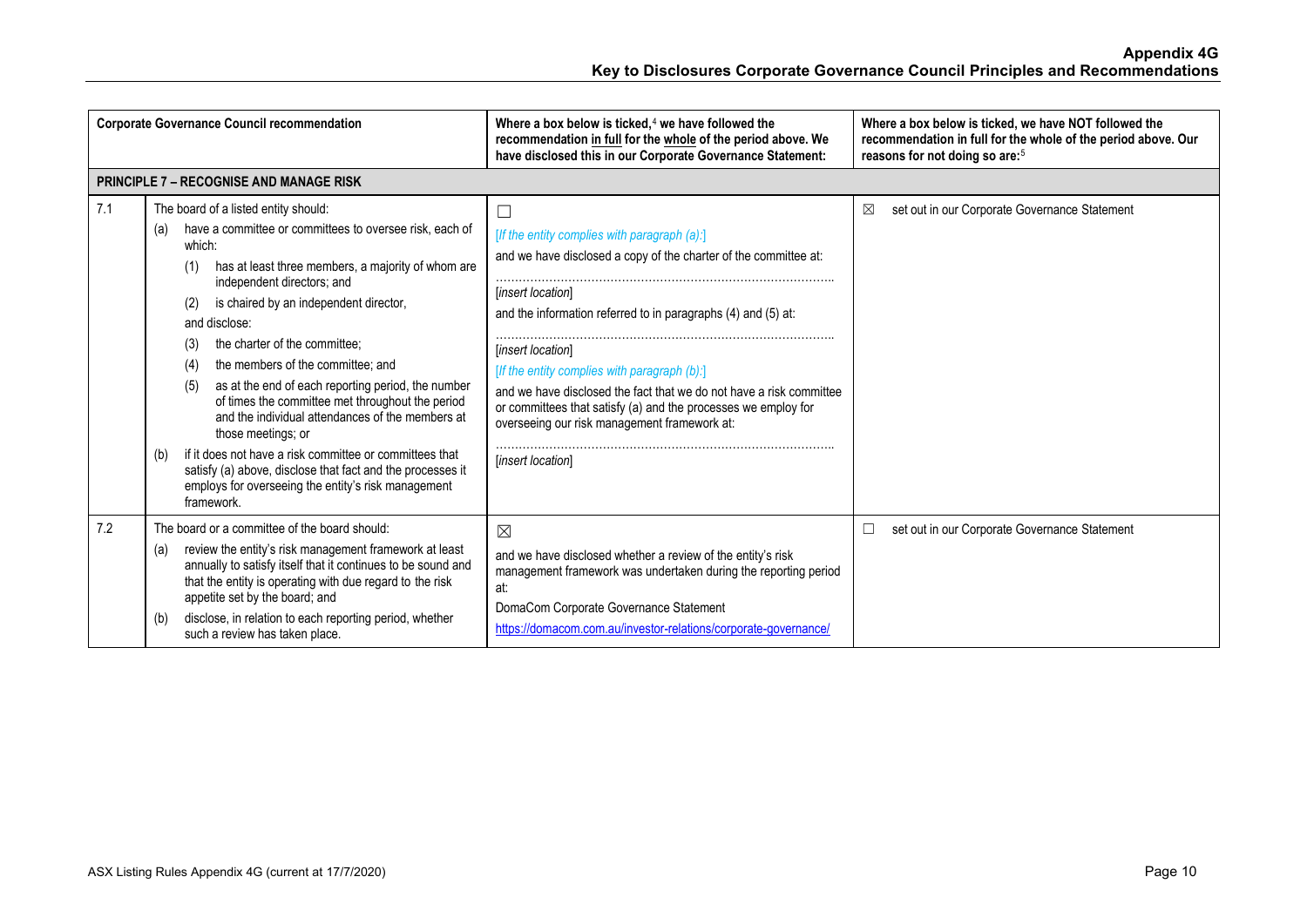| <b>Corporate Governance Council recommendation</b> |                                                                                                                                                                                                                                                                                                                                                                                          | Where a box below is ticked, $4$ we have followed the<br>recommendation in full for the whole of the period above. We<br>have disclosed this in our Corporate Governance Statement:                                                                                                                                                                                                                                                                                                                   | Where a box below is ticked, we have NOT followed the<br>recommendation in full for the whole of the period above. Our<br>reasons for not doing so are: <sup>5</sup> |
|----------------------------------------------------|------------------------------------------------------------------------------------------------------------------------------------------------------------------------------------------------------------------------------------------------------------------------------------------------------------------------------------------------------------------------------------------|-------------------------------------------------------------------------------------------------------------------------------------------------------------------------------------------------------------------------------------------------------------------------------------------------------------------------------------------------------------------------------------------------------------------------------------------------------------------------------------------------------|----------------------------------------------------------------------------------------------------------------------------------------------------------------------|
| 7.3                                                | A listed entity should disclose:<br>if it has an internal audit function, how the function is<br>(a)<br>structured and what role it performs; or<br>if it does not have an internal audit function, that fact and<br>(b)<br>the processes it employs for evaluating and continually<br>improving the effectiveness of its governance, risk<br>management and internal control processes. | [If the entity complies with paragraph $(a)$ :]<br>and we have disclosed how our internal audit function is structured<br>and what role it performs at:<br><i>linsert location</i><br>[If the entity complies with paragraph $(b)$ :]<br>and we have disclosed the fact that we do not have an internal audit<br>function and the processes we employ for evaluating and continually<br>improving the effectiveness of our risk management and internal<br>control processes at:<br>[insert location] | set out in our Corporate Governance Statement<br>⊠                                                                                                                   |
| 7.4                                                | A listed entity should disclose whether it has any material<br>exposure to environmental or social risks and, if it does, how it<br>manages or intends to manage those risks.                                                                                                                                                                                                            | $\boxtimes$<br>and we have disclosed whether we have any material exposure to<br>environmental and social risks at:<br>DomaCom Corporate Governance<br>https://domacom.com.au/investor-relations/corporate-governance/<br>and, if we do, how we manage or intend to manage those risks at:<br>https://domacom.com.au/investor-relations/corporate-governance/                                                                                                                                         | set out in our Corporate Governance Statement                                                                                                                        |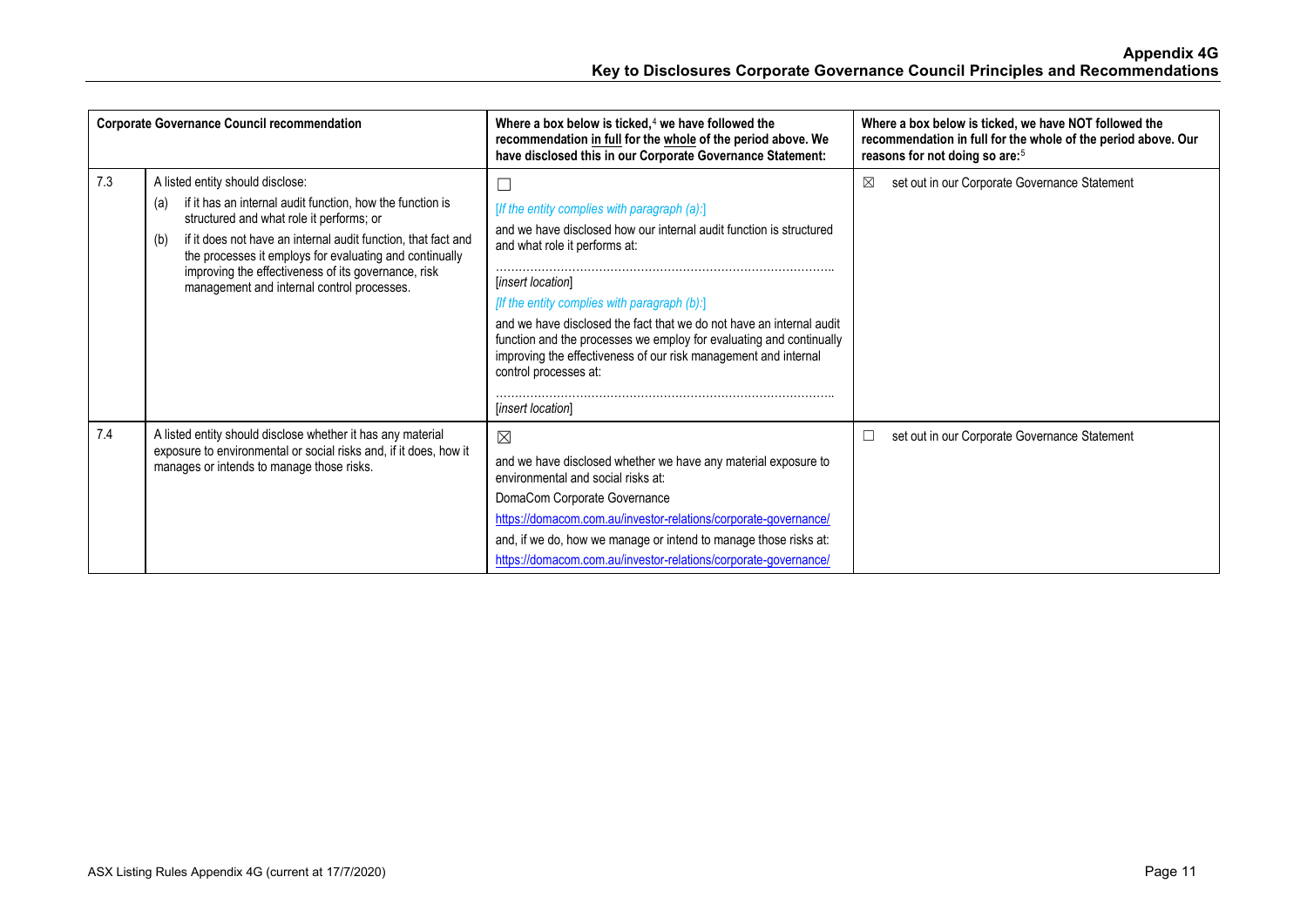| <b>Corporate Governance Council recommendation</b> |                                                                                                                                                                                                                                                                                                                                                                                                                                                                                                                                                                                                                                                                                                                                                                                                                     | Where a box below is ticked, $4$ we have followed the<br>recommendation in full for the whole of the period above. We<br>have disclosed this in our Corporate Governance Statement:                                                                                                                                                                                                                                                                                                                                                                                                            | Where a box below is ticked, we have NOT followed the<br>recommendation in full for the whole of the period above. Our<br>reasons for not doing so are: <sup>5</sup>                                                                                                                         |
|----------------------------------------------------|---------------------------------------------------------------------------------------------------------------------------------------------------------------------------------------------------------------------------------------------------------------------------------------------------------------------------------------------------------------------------------------------------------------------------------------------------------------------------------------------------------------------------------------------------------------------------------------------------------------------------------------------------------------------------------------------------------------------------------------------------------------------------------------------------------------------|------------------------------------------------------------------------------------------------------------------------------------------------------------------------------------------------------------------------------------------------------------------------------------------------------------------------------------------------------------------------------------------------------------------------------------------------------------------------------------------------------------------------------------------------------------------------------------------------|----------------------------------------------------------------------------------------------------------------------------------------------------------------------------------------------------------------------------------------------------------------------------------------------|
|                                                    | <b>PRINCIPLE 8 - REMUNERATE FAIRLY AND RESPONSIBLY</b>                                                                                                                                                                                                                                                                                                                                                                                                                                                                                                                                                                                                                                                                                                                                                              |                                                                                                                                                                                                                                                                                                                                                                                                                                                                                                                                                                                                |                                                                                                                                                                                                                                                                                              |
| 8.1                                                | The board of a listed entity should:<br>have a remuneration committee which:<br>(a)<br>has at least three members, a majority of whom are<br>(1)<br>independent directors; and<br>is chaired by an independent director,<br>(2)<br>and disclose:<br>the charter of the committee;<br>(3)<br>the members of the committee; and<br>(4)<br>as at the end of each reporting period, the number<br>(5)<br>of times the committee met throughout the period<br>and the individual attendances of the members at<br>those meetings; or<br>if it does not have a remuneration committee, disclose<br>(b)<br>that fact and the processes it employs for setting the level<br>and composition of remuneration for directors and senior<br>executives and ensuring that such remuneration is<br>appropriate and not excessive. | $\Box$<br>[If the entity complies with paragraph (a):]<br>and we have disclosed a copy of the charter of the committee at:<br>[insert location]<br>and the information referred to in paragraphs (4) and (5) at:<br>[insert location]<br>[If the entity complies with paragraph (b):]<br>and we have disclosed the fact that we do not have a remuneration<br>committee and the processes we employ for setting the level and<br>composition of remuneration for directors and senior executives and<br>ensuring that such remuneration is appropriate and not excessive:<br>[insert location] | set out in our Corporate Governance Statement OR<br>⊠<br>we are an externally managed entity and this recommendation<br>$\Box$<br>is therefore not applicable                                                                                                                                |
| 8.2                                                | A listed entity should separately disclose its policies and<br>practices regarding the remuneration of non-executive directors<br>and the remuneration of executive directors and other senior<br>executives.                                                                                                                                                                                                                                                                                                                                                                                                                                                                                                                                                                                                       | $\Box$<br>and we have disclosed separately our remuneration policies and<br>practices regarding the remuneration of non-executive directors and<br>the remuneration of executive directors and other senior executives<br>at:<br>[insert location]                                                                                                                                                                                                                                                                                                                                             | set out in our Corporate Governance Statement OR<br>⊠<br>we are an externally managed entity and this recommendation<br>$\Box$<br>is therefore not applicable                                                                                                                                |
| 8.3                                                | A listed entity which has an equity-based remuneration scheme<br>should:<br>have a policy on whether participants are permitted to<br>(a)<br>enter into transactions (whether through the use of<br>derivatives or otherwise) which limit the economic risk of<br>participating in the scheme; and<br>disclose that policy or a summary of it.<br>(b)                                                                                                                                                                                                                                                                                                                                                                                                                                                               | $\boxtimes$<br>and we have disclosed our policy on this issue or a summary of it at:<br>DomaCom Corporate Governance<br>https://domacom.com.au/investor-relations/corporate-governance/                                                                                                                                                                                                                                                                                                                                                                                                        | set out in our Corporate Governance Statement OR<br>$\Box$<br>we do not have an equity-based remuneration scheme and<br>$\Box$<br>this recommendation is therefore not applicable OR<br>$\Box$<br>we are an externally managed entity and this recommendation<br>is therefore not applicable |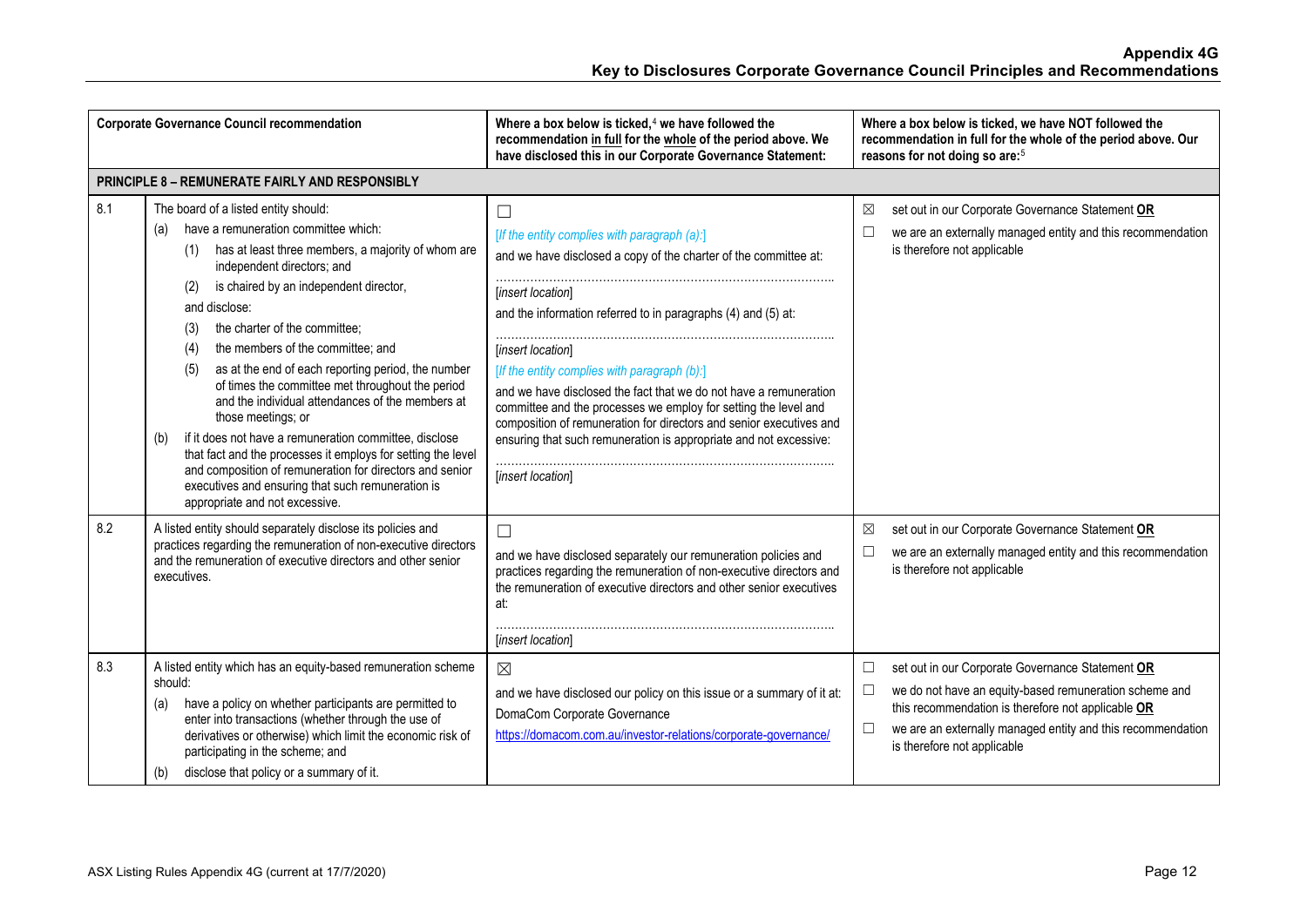| <b>Corporate Governance Council recommendation</b>                      |                                                                                                                                                                                                                                                                                                                                                                                                                               | Where a box below is ticked, $4$ we have followed the<br>recommendation in full for the whole of the period above. We<br>have disclosed this in our Corporate Governance Statement: | Where a box below is ticked, we have NOT followed the<br>recommendation in full for the whole of the period above. Our<br>reasons for not doing so are: <sup>5</sup>                                                                                                                                                                  |  |  |
|-------------------------------------------------------------------------|-------------------------------------------------------------------------------------------------------------------------------------------------------------------------------------------------------------------------------------------------------------------------------------------------------------------------------------------------------------------------------------------------------------------------------|-------------------------------------------------------------------------------------------------------------------------------------------------------------------------------------|---------------------------------------------------------------------------------------------------------------------------------------------------------------------------------------------------------------------------------------------------------------------------------------------------------------------------------------|--|--|
| ADDITIONAL RECOMMENDATIONS THAT APPLY ONLY IN CERTAIN CASES             |                                                                                                                                                                                                                                                                                                                                                                                                                               |                                                                                                                                                                                     |                                                                                                                                                                                                                                                                                                                                       |  |  |
| 9.1                                                                     | A listed entity with a director who does not speak the language<br>in which board or security holder meetings are held or key<br>corporate documents are written should disclose the processes<br>it has in place to ensure the director understands and can<br>contribute to the discussions at those meetings and<br>understands and can discharge their obligations in relation to<br>those documents.                     | $\Box$<br>and we have disclosed information about the processes in place at:<br>[insert location]                                                                                   | set out in our Corporate Governance Statement OR<br>$\Box$<br>we do not have a director in this position and this<br>⊠<br>recommendation is therefore not applicable OR<br>we are an externally managed entity and this recommendation<br>$\Box$<br>is therefore not applicable                                                       |  |  |
| 9.2                                                                     | A listed entity established outside Australia should ensure that<br>meetings of security holders are held at a reasonable place and<br>time.                                                                                                                                                                                                                                                                                  | $\Box$                                                                                                                                                                              | set out in our Corporate Governance Statement OR<br>$\Box$<br>we are established in Australia and this recommendation is<br>⊠<br>therefore not applicable OR<br>we are an externally managed entity and this recommendation<br>$\Box$<br>is therefore not applicable                                                                  |  |  |
| 9.3                                                                     | A listed entity established outside Australia, and an externally<br>managed listed entity that has an AGM, should ensure that its<br>external auditor attends its AGM and is available to answer<br>questions from security holders relevant to the audit.                                                                                                                                                                    | $\Box$                                                                                                                                                                              | set out in our Corporate Governance Statement OR<br>$\Box$<br>we are established in Australia and not an externally managed<br>⊠<br>listed entity and this recommendation is therefore not<br>applicable<br>we are an externally managed entity that does not hold an<br>⊔<br>AGM and this recommendation is therefore not applicable |  |  |
| ADDITIONAL DISCLOSURES APPLICABLE TO EXTERNALLY MANAGED LISTED ENTITIES |                                                                                                                                                                                                                                                                                                                                                                                                                               |                                                                                                                                                                                     |                                                                                                                                                                                                                                                                                                                                       |  |  |
|                                                                         | Alternative to Recommendation 1.1 for externally managed<br>listed entities:<br>The responsible entity of an externally managed listed entity<br>should disclose:<br>the arrangements between the responsible entity and the<br>(a)<br>listed entity for managing the affairs of the listed entity;<br>and<br>the role and responsibility of the board of the responsible<br>(b)<br>entity for overseeing those arrangements. | П<br>and we have disclosed the information referred to in paragraphs (a)<br>and $(b)$ at:<br>[insert location]                                                                      | set out in our Corporate Governance Statement<br>$\Box$<br>N/A                                                                                                                                                                                                                                                                        |  |  |